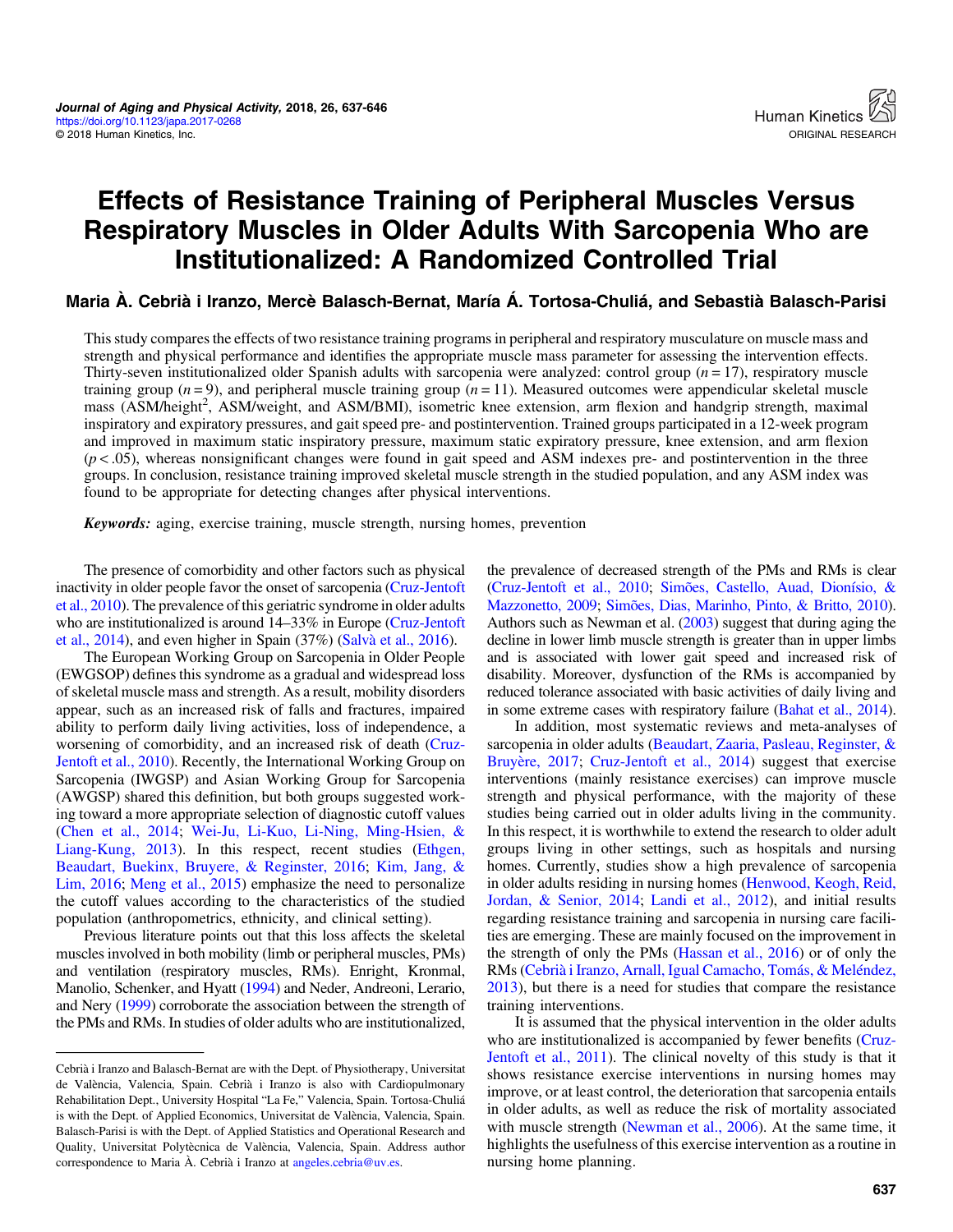<span id="page-1-0"></span>In light of the above, and considering the importance of preventing sarcopenia effects in institutionalized older people, the main objective of this study was to compare the effects of two resistance training programs in peripheral and respiratory musculature on muscle mass and strength and physical performance. A secondary objective was to compare and identify what muscle mass parameters are most appropriate for assessing the effects of resistance training programs in older adults who are institutionalized in Spain. We hypothesized that resistance training would improve muscle mass and strength and physical performance in older adults with sarcopenia, although these effects would depend on the specific resistance training program (PM or RM training).

# Methods

# Study Design

This study was designed as a parallel-group randomized controlled trial in which 81 institutionalized older Spanish adults with sarcopenia were randomized in a single sequence (simple randomization) to one of three balanced groups: one control group (CG) and two resistance training groups (peripheral muscle training group [PMTG] and respiratory muscle training group [RMTG]). A flow diagram (Figure 1) describes participant eligibility, randomization, participants lost to follow-up, and data analysis. A statistician who had no contact with the participants and/or the health-care professionals who undertook the measurements and intervention performed the random allocation sequence (random number generator in SPSS; SPSS, Inc., Chicago, IL). The three groups were followed in the same way, and the only difference between them was the received care. CG participants obtained standard treatment and were asked to maintain their usual care and daily life activities at the nursing home (lying down, sitting, and walking short distances between rooms). Participants of the intervention groups (PMTG and RMTG) also carried out a resistance training program for 12 weeks.

The Universitat de València Ethics Committee for Human Research (H1382044172319) approved this study. All participants were informed of the risks and benefits and agreed to participate by signing a consent form. This study was performed between 2013 and 2016 and has been registered at <ClinicalTrials.gov> (NCT ID: NCT02120586).

#### **Participants**

The sample was made up of all eligible older adults from four nursing homes located in Valencia, Spain. The nursing homes involved met similar criteria in relation to classification of the participants and had similar professional health services. Participants met the following inclusion criteria: (a) older than 65 years; (b) clinically stable for 2 months before the study; and (c) compliance with the sarcopenia diagnostic criteria proposed by Tyrovolas et al. [\(2015](#page-9-0)) which include (a) skeletal muscle mass index (SMI = appendicular skeletal muscle mass [ASM]/body mass index [BMI]) with cutoff points for the Spanish population  $(\leq 0.93$  for male and  $\leq 0.57$  for female) and (b) gait speed with cutoff



Figure 1 — Flow diagram: CG = control group; RMTG = respiratory muscle training group; PMTG = peripheral muscle training group.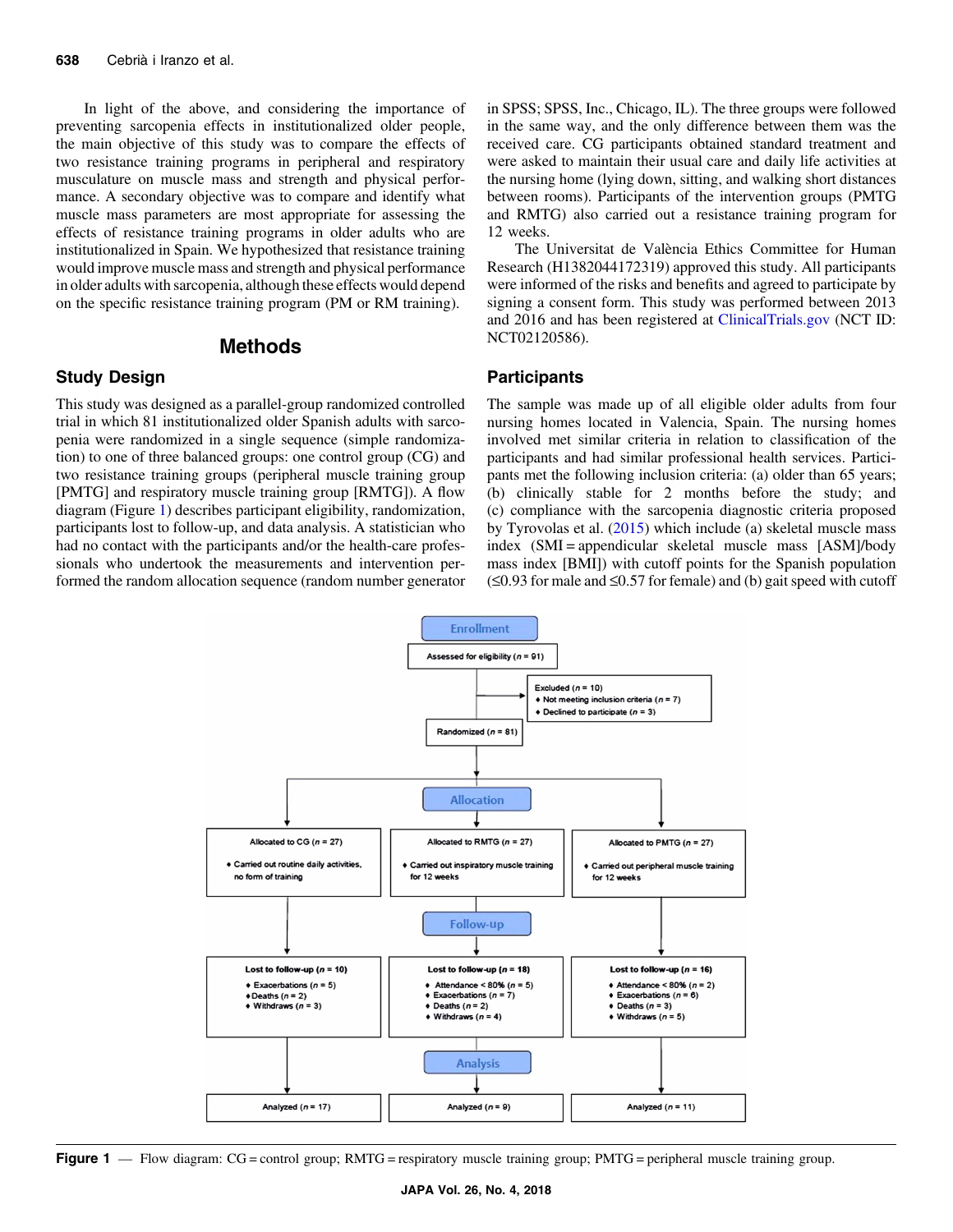points according to sex, height, and age (between 0.95 and 0.66 m/s for male and 0.80 and 0.48 m/s for female). Exclusion criteria were as follows: (a) clinical situations (signs and/or symptoms) that might interfere in proper performance of assessment and/or training protocols, for example, presence of edema or severe disorder of hydration status that could interfere with bioelectrical impedance analysis [\(Rubbieri, Mossello, & Di Bari, 2014\)](#page-9-0), malnutrition, muscle or joint pain, tremor or dyspnea at rest, recent fracture or surgery; (b) a terminal disease diagnosis; or (c) moderate or severe cognitive deterioration that might affect proper collaboration (Mini-Mental State Examination score  $\leq$  20 points) [\(Lobo,](#page-9-0) [Saz, & Marcos, 2002\)](#page-9-0).

#### **Measurements**

Participants were assessed at enrollment (T1), after a 2-week familiarization (T2, baseline or preintervention), and at 12 weeks (T3, postintervention). The reason for repeating two assessments (T1 and T2) within a short period of time was to avoid possible learning effect. These assessments were conducted by researchers who were trained in the procedures by an expert before the data collection period and were blind to the purpose of the study and the participants' group assignments. Tests were performed over two consecutive days to avoid participant fatigue and obtain the highest value.

#### Outcomes and Procedures

Measurements at each time point (T1–T3) showed the following outcomes:

Skeletal muscle mass. Bioimpedance analysis technique was used to assess muscle mass (in kg) using a Bodystat® 1500MDD (Bodystat Ltd., Douglas, United Kingdom). Measurements were obtained under recommended standard conditions [\(National Institutes of Health, 1996\)](#page-9-0): participants in supine position on the bed, on waking up and with an empty stomach, and upper and lower limbs of the predominant side abducted at an at least 30° angle from the median line, with a controlled bedroom temperature of 25 °C. Equipment calibration, individual data collection (sex, age, height, and weight), and skin preparation for the placement of the adhesive electrodes on the wrist and the ankle of the predominant side had been accomplished prior to the measurements. According to Meng et al. ([2015](#page-9-0)) and Kim et al. [\(2016](#page-9-0)), the skeletal mass index was defined as ASM, after being adjusted in different ways: height (ASM/height<sup>2</sup>), weight (ASM/weight), or BMI (ASM/BMI).

PM strength. Maximal isometric muscle strength (in kg) was assessed with the dynamometer MicroFet2® (Hoggan Health Industries, West Jordan, UT) on the predominant side for three consecutive trials with an at least 1-min resting period in between. Prior to strength testing, a 5-min warm-up for the upper and lower limbs on the Monark® Rehab Ergometer Trainer (Monark 881E; Monark Exercise, Vansbro, Sweden) was performed. Participants remained in a seated position with the muscle to be evaluated in relative shortened position, maintaining a maximal and sustained contraction for at least 3 s. The movements tested were knee extension (quadriceps femoris) and elbow flexion (biceps brachii) [\(Bean et al., 2002\)](#page-8-0).

The maximal handgrip strength (in kg) was measured with a hydraulic hand dynamometer Jamar Plus+® (Patterson Medical, Sammons Preston, Bolingbrook, IL). Participants remained seated, the dynamometer in the dominant hand, with the elbow locked at  $90^\circ$  and held at the side. Predicted values (in %) for handgrip strength were also registered (Luna-Heredia, Martín-Peña, & Ruiz-[Galiana, 2005](#page-9-0)). Three consecutive measurements were made on the predominant side upper limb with a between-measurement interval of 1 min.

**RM strength.** Maximum static inspiratory pressure  $(MIP, cmH<sub>2</sub>O)$ and maximum static expiratory pressure (MEP,  $cmH<sub>2</sub>O$ ) were measured using a MicroRPM® (respiratory pressure meter; CareFusion, Höechberg, Germany) according to the Black and Hyatt [\(1969\)](#page-8-0) technique. These strength measurements followed the standard guidelines established by the American Thoracic Society/ European Respiratory Society ([2002](#page-8-0)). Predicted values (in %) for both MIP and MEP were also registered using the reference values reported by Enright et al. [\(1994\)](#page-8-0).

For PM and RM strength data, the highest value was recorded.

**RM** endurance. The maximal voluntary ventilation test (MVV, L/min) was performed following the standard guidelines established by the American Thoracic Society/European Respiratory Society [\(2002](#page-8-0)), using a portable Jaeger® spirometer is Jaeger Flow Screen VIASYS Healthcare GmbBH (Hoechberg, Germany) as referred to above.

**Physical performance.** Maximal gait speed (m/s) was collected as participants walked as fast as they safely could on a marked 14-m walkway. Participants started and finished walking 2 m before and after the walkway to ensure that they reached a steady-state gait speed across the middle 10 m ([Tilson et al.,](#page-9-0) [2010](#page-9-0)). Each participant performed two consecutive trials with a 1-min resting period in between, and the highest value was recorded. Pulse oximetry was registered during the test, and the participants were asked about their subjective effort perception using the Borg CR10 Scale [\(Borg, 2004\)](#page-8-0).

#### Interventions

Both intervention groups participated in a 12-week training program, three times a week on alternate days, in groups of eight to 10 participants. All training sessions were supervised by two physiotherapists not involved in the assessments (T1–T3). Prior to this, familiarization consisted of six sessions to guarantee appropriate preparation. This was performed with a low training workload (5–10% of maximal muscle strength [kg] for PMTG and 7–9  $cmH<sub>2</sub>O$  for RMTG). As some of the participants could not remain standing, the training was performed in a sitting position. Each session was structured in four phases: (a) recording of resting blood pressure, heart frequency, and oxygen saturation  $(SpO<sub>2</sub>)$ ; (b) an initial 5-min warm-up; (c) resistance exercises with workload for 20–30 min; and (d) a final 5-min cooldown to recover baseline condition. Individual training diaries were kept on the progress of each participant, documenting the increases in training workload and as well recording perceived exertional efforts (Borg CR10 Scale) and any complaints related to the training program reported by the participants. To ensure that each participant was training with the appropriate workload, a monthly measurement was performed. Participants who attended less than 80% of the sessions in both programs were dropped from the analyses.

**PM training.** PM training consisted of 10 isotonic resistance exercises with 12 repetitions of each one, completing the maximum mobility at a slow speed, working both concentric and eccentric phases. Between each isotonic resistance exercise there was 2 min of recovery. Resistance exercises were performed with a workload adjusted to 40–60% of maximal isometric muscle strength (in kg),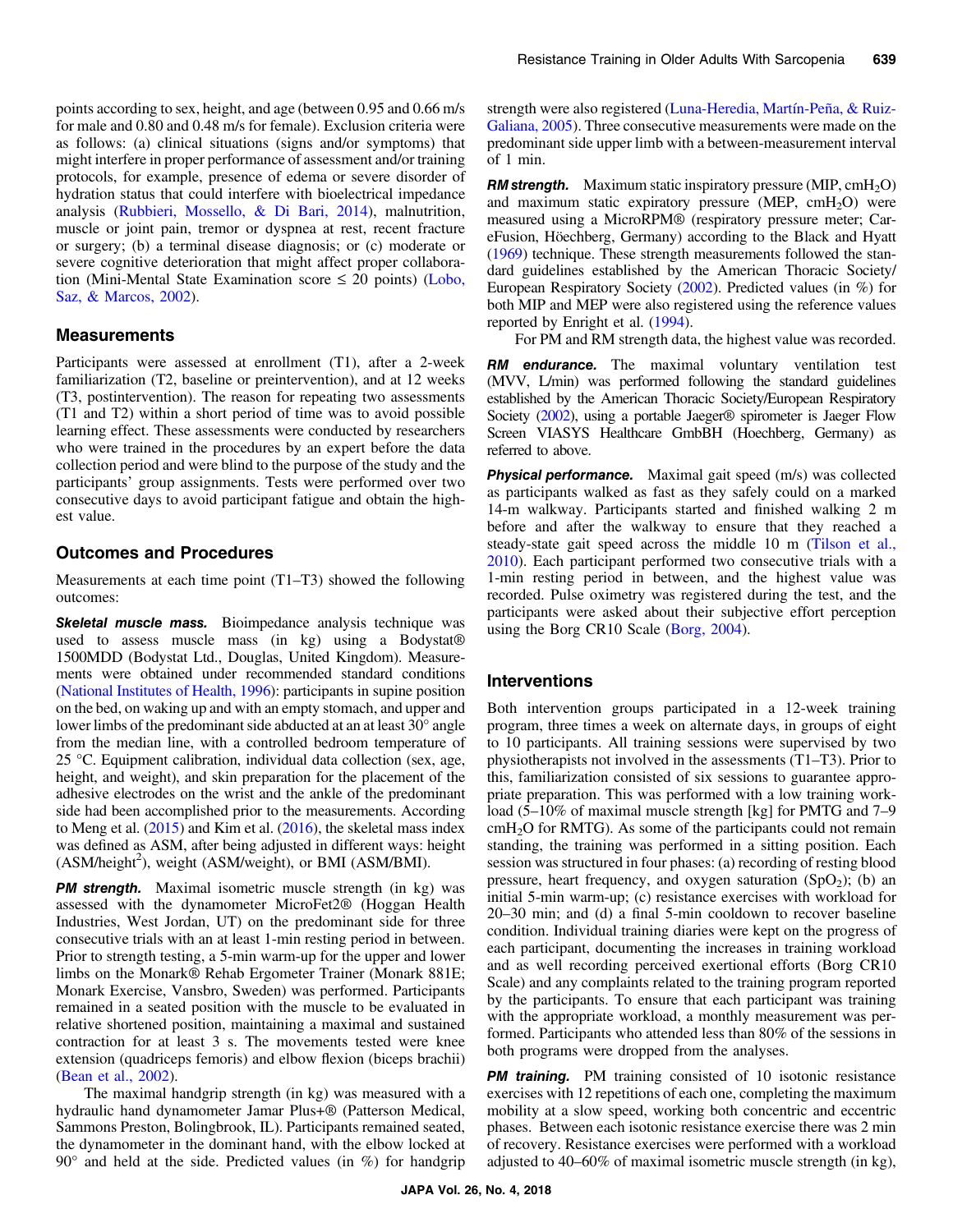except when participants did not complete the maximum mobility, in which case the workload was reduced. Exercises were performed with dumbbells and ankle or wrist weights: four lower limb exercises (ankle flexion/extension, knee extension, and hip flexion/ abduction/adduction) and six upper limb exercises (handgrip, wrist flexion/extension, forearm pronation/supination, elbow flexion/ extension, and shoulder flexion/extension/adduction/abduction).

**RM training.** RM training was carried out using a Threshold Inspiratory Muscle Trainer device (Respironics® Health Scan Inc., Cedar Grove, NJ) with a working range of  $7-41$  cmH<sub>2</sub>O. An interval-based inspiratory muscle training program was performed consisting of seven 2-min cycles of loaded breathing interspersed with 1-min rest periods between cycles [\(Hill, Cecins, Eastwood, &](#page-8-0) [Jenkins, 2010\)](#page-8-0). The workload was adjusted to 40–60% of MIP (in  $cmH<sub>2</sub>O$ , except when participants did not complete the interval training program, in which case the workload was reduced. The physiotherapists monitored the participants throughout the training session with a pulse oximeter  $(SpO<sub>2</sub>$  and heart frequency). In this way, each participant adopted her or his own comfortable respiratory rate, avoiding undesirable desaturations and/or heart rate increases, as well as symptoms of hyperventilation.

# Statistical Analyses

A priori sample size calculations were obtained with the statistical program G\*Power 3.1 ([Faul, Erdfelder, Lang, & Buchner, 2007](#page-8-0)), with an expected effect size (f) from medium to large,  $\alpha$  of .05, and statistical power of .80. This resulted in an a priori total sample size of 72 participants, or 24 per group.

Analyses were conducted using the statistical software Statgraphics Centurion XVI.II (Statgraphics Technologies, Inc., The Plains, VA). All data were checked for outliers, normal distributions (Shapiro–Wilk test), and homogeneity of variance (Levene's test).

Descriptive statistics were conducted for all variables at preintervention (T2). Moreover, preintervention differences of the variables between groups were examined to test whether any clinical or anthropometric variable could be included as a covariate in the analysis of variance (ANOVA). For this purpose, one-way ANOVA was conducted for all continuous variables and chi-square tests were used for categorical variables.

Treatment effects between the three groups (PMTG, RMTG, and CG) were determined using one-way ANOVA on change from preintervention, defined as postintervention (T3) minus preintervention (T2) values for each variable. Change analysis was used to offset possible differences of participants at preintervention and to minimize group data variability. Within-group differences were assessed using paired *t* tests to compare mean change values. Between-group differences were calculated using a three-way ANOVA, with group cardiovascular disease and endocrine disease as factors. Cardiovascular disease and endocrine disease were included as (categorical) covariates to eliminate the variability attributable to these variables. Post hoc analyses were performed using Tukey's highly significant difference test when a significant effect was found. Statistical significance was set at  $p < .05$  for all tests.

# Results

#### **Participants**

The analyzed sample was made up of 37 older adults. The flow diagram (Figure [1\)](#page-1-0) shows 44 dropouts, the main reasons being deaths, exacerbations, attendance of fewer than 80% of the sessions in trained groups, and withdrawals (i.e., changing to another nursing home, falls, personal reasons, or complaints). Deaths during the study development were as a result of the participants' illnesses and not from factors related to the measurements and/or training programs. Main complaints reported by participants occurred within the first 2 weeks of training, and the most common were difficulty keeping the lips constrained in the mouthpieces of the Inspiratory Muscle Training device and nasal discomfort from noseclip placement during the session, in the RMTG; and mild muscular discomfort and generalized fatigue that disappeared between sessions, in the PMTG.

# **Descriptive**

Baseline characteristics. Preintervention characteristics of the three groups are presented in Table [1.](#page-4-0) Initially, the three groups did not show differences, except for cardiovascular  $(p = .02)$  and endocrine ( $p = .04$ ) diseases. PMTG participants presented a higher number of cardiovascular and endocrine dysfunctions than the other two groups.

#### Effects of the Training Programs

Results from the within-group and between-group effects over the main outcomes are summarized in Table [2](#page-5-0). No effects were found from endocrine and cardiovascular disease in any variables between pre- and postintervention in the three groups.

Skeletal muscle mass. No significant changes were detected in any of the skeletal muscle mass measures (ASM /height<sup>2</sup>, ASM/ weight, and ASM/BMI) between pre- and postintervention in the three groups.

**PM strength.** A significant decrease occurred from pre- to postintervention in CG for quadriceps femoris,  $13.1\%$ ;  $t(11) = -2.33$ ;  $p = .040$ , and biceps brachii, 23.8%;  $t(11) = -2.84$ ;  $p = .016$ . Results for the PMTG showed a significant increase in quadriceps femoris, 51.9%;  $t(6) = 3.66$ ;  $p = .011$ , and biceps brachii, 17.4%;  $t(7) = 2.40$ ;  $p = .048$ . For the RMTG, quadriceps femoris showed an increasing trend,  $9.1\%$ ;  $t(7) = 0.18$ ;  $p = .859$ , whereas biceps brachii showed a significant decrease,  $16.7\%$ ;  $t(8) = -2.34$ ;  $p = .048$ .

Moreover, significant differences in PM strength between groups were also observed for both quadriceps femoris  $(p = .009)$  and biceps brachii ( $p = .003$ ). Post hoc analysis of quadriceps femoris strength showed that increases were greater in PMTG than in CG participants. For biceps brachii strength, changes for the PMTG were greater than changes for the other two groups.

No significant changes were seen in dominant handgrip strength values between pre- and postintervention. The same effects were detected for handgrip strength predicted values.

**RM strength.** The within-group ANOVA revealed significant differences in MIP and MEP values for CG between pre- and postintervention. CG subjects decreased their MIP and MEP with a mean of 8.2%,  $t(12) = -2.62$ ;  $p = .022$ , and  $15.6\%$ ,  $t(12) = -2.32$ ;  $p = .039$ , respectively. PMTG showed a nonsignificant ascending trend of 13.5% in MIP,  $t(8) = 1.86$ ;  $p = .100$ , and of 3.9% in MEP,  $t(8) = 0.63$ ;  $p = 0.548$ . Likewise, changes from pre- to postintervention in these variables for RMTG were found to be statistically nonsignificant.

Analysis of variance comparisons between groups revealed significant differences for MIP ( $p = .007$ ) and MEP ( $p = .040$ ). Post hoc analysis showed greater changes for PMTG and RMTG than for CG. Similar effects were detected for MIP and MEP predicted values.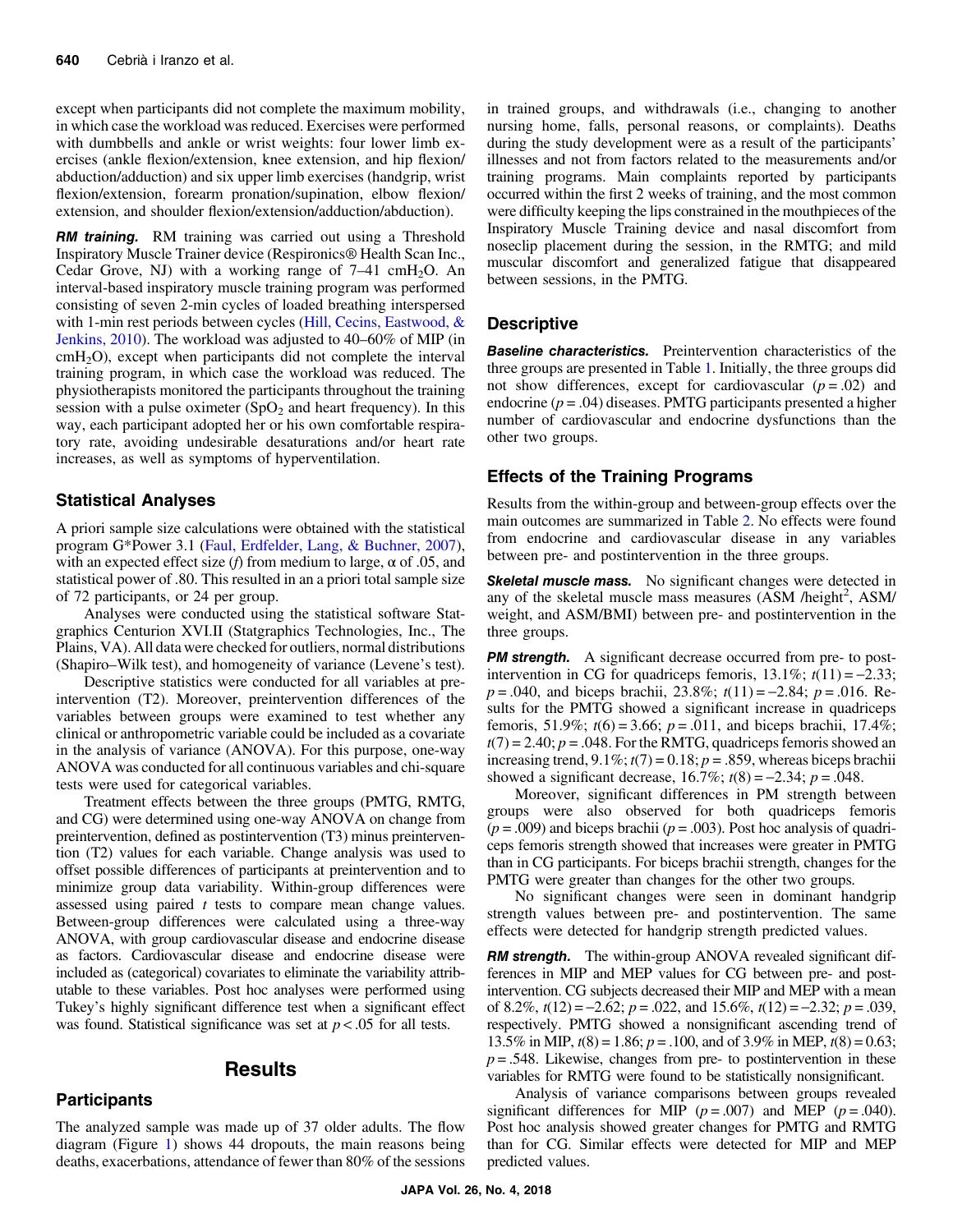|                                          | $CG (n = 17)$       | RMTG $(n=9)$       | PMTG $(n = 11)$    | p       |
|------------------------------------------|---------------------|--------------------|--------------------|---------|
| Anthropometrics                          |                     |                    |                    |         |
| gender, M/F (%)                          | 29/71               | 44/56              | 18/82              | .44     |
| age (years)                              | $81.2 \pm 5.4$      | $87.1 \pm 3.8$     | $82.6 \pm 9.1$     | .10     |
| weight (kg)                              | $70.1 \pm 14.6$     | $73.6 \pm 19.8$    | $71.8 \pm 16.4$    | $.87\,$ |
| height (cm)                              | $149.8 \pm 8.5$     | $151.8 \pm 12.2$   | $151.7 \pm 8.2$    | .82     |
| BMI $(kg/m2)$                            | $31.2 \pm 5.9$      | $32.0 \pm 8.3$     | $31.4 \pm 7.5$     | .96     |
| Medical history (%)                      |                     |                    |                    |         |
| respiratory disease, no/yes              | 88/13               | 67/33              | 91/9               | .29     |
| cardiovascular disease, no/yes           | 19/81               | 56/44              | 73/27              | $.02*$  |
| endocrine disease, no/yes                | 38/63               | 33/67              | 82/18              | $.04*$  |
| neurological disease, no/yes             | 31/69               | 78/22              | 64/36              | .06     |
| muscular disease, no/yes                 | 100/0               | 100/0              | $100/0$            |         |
| skeletal disease, no/yes                 | 44/56               | 44/56              | 36/64              | .91     |
| other diseases, no/yes                   | 75/25               | 100/0              | 55/45              | .07     |
| Sarcopenia criteria                      |                     |                    |                    |         |
| ASM/ht <sup>2</sup> (kg/m <sup>2</sup> ) | $8.5 \pm 1.9$       | $8.9 \pm 2.0$      | $8.3 \pm 2.2$      | .85     |
|                                          | M: $10.34 \pm 0.93$ | $M: 9.59 \pm 1.51$ | $M: 9.86 \pm 0.87$ | M: .64  |
|                                          | $F: 7.76 \pm 1.70$  | $F: 8.28 \pm 2.29$ | $F: 7.97 \pm 2.28$ | F: .89  |
| ASM/wt $(\%)$                            | $0.3 \pm 0.1$       | $0.3 \pm 0.1$      | $0.3 \pm 0.1$      | .83     |
|                                          | $M: 0.36 \pm 0.02$  | M: $0.35 \pm 0.03$ | M: $0.35 \pm 0.01$ | M: .82  |
|                                          | $F: 0.24 \pm 0.01$  | $F: 0.23 \pm 0.02$ | $F: 0.25 \pm 0.01$ | F: .12  |
| ASM/BMI $(m^2)$                          | $0.6 \pm 0.2$       | $0.7 \pm 0.2$      | $0.6 \pm 0.2$      | .85     |
|                                          | $M: 0.91 \pm 0.06$  | $M: 0.93 \pm 0.05$ | $M: 0.93 \pm 0.02$ | M: .95  |
|                                          | $F: 0.51 \pm 0.05$  | $F: 0.48 \pm 0.08$ | $F: 0.57 \pm 0.07$ | F: .07  |
| quadriceps femoris strength (kg)         | $6.1 \pm 1.9$       | $5.5 \pm 2.2$      | $5.2 \pm 1.5$      | .48     |
| biceps brachii strength (kg)             | $6.3 \pm 2.2$       | $6.6 \pm 2.7$      | $6.9 \pm 1.1$      | .77     |
| handgrip D (kg)                          | $17.1 \pm 7.8$      | $19.9 \pm 7.3$     | $16.1 \pm 3.7$     | .47     |
| handgrip $D$ pred $(\%)$                 | $87 \pm 25$         | $105 \pm 25$       | $90 \pm 26$        | .25     |
| handgrip ND (kg)                         | $15.5 \pm 7.5$      | $16.0 \pm 6.5$     | $14.1 \pm 2.6$     | .78     |
| handgrip ND pred (%)                     | $93 \pm 38$         | $97 \pm 34$        | $90 \pm 28$        | .92     |
| $MIP$ (cmH <sub>2</sub> O)               | $32.8 \pm 15.3$     | $41.3 \pm 23.8$    | $31.1 \pm 16.4$    | .41     |
| MIP pred $(\% )$                         | $68 \pm 36$         | $83 \pm 40$        | $67 \pm 41$        | .57     |
| $MEP$ (cmH <sub>2</sub> O)               | $67.4 \pm 25.2$     | $69.1 \pm 30.9$    | $56.4 \pm 16.7$    | .42     |
| MEP pred $(\% )$                         | $61 \pm 23$         | $62 \pm 21$        | $53 \pm 20$        | .57     |
| MVV (L/min)                              | $33.2 \pm 9.4$      | $40.2 \pm 14.0$    | $29.7 \pm 14.0$    | .16     |
| gait speed (m/s)                         | $0.6 \pm 0.2$       | $0.7 \pm 0.4$      | $0.7 \pm 0.0$      | .83     |

#### <span id="page-4-0"></span>Table 1 Baseline Characteristics of Studied Groups

Note. Values are presented as percentages and mean  $\pm SD$ . CG = control group; RMTG = respiratory muscle training group; PMTG = peripheral muscle training group; M = male; F = female; BMI= body mass index; ASM = appendicular skeletal muscle mass; ht = height; wt = weight; D = dominant side; ND = nondominant side; pred = percentage of the reference value; MIP = maximum static inspiratory pressure; MEP = maximum static expiratory pressure; MVV = maximal voluntary ventilation. \*Statistically significant ( $p \leq .05$ ).

**RM endurance.** Changes in MVV were statistically significant in the CG,  $t(12) = -3.22$ ;  $p = .007$ , showing a 19.6% reduction from pre- to postintervention, whereas no significant changes were detected for either of the intervention groups (RMTG and PMTG). However, ascending trend values of 8.8% were seen for MVV in the PMTG,  $t(8) = 1.80$ ;  $p = .110$ .

Between-group ANOVA showed significant differences for MVV ( $p = .020$ ). Post hoc analysis showed that changes in MVV for the PMTG and RMTG were greater than changes in the CG.

**Physical performance.** Gait speed remained unchanged from pre- to postintervention in the three groups.

**Training load.** Training loads in RMTG (Table [3](#page-6-0)) significantly improved during the training sessions both for absolute values,  $F(11, 220) = 130.2; p < .001; \eta^2 = .867, \text{ and } \text{ percentages},$  $F(11, 220) = 33.3$ ;  $p < .001$ ;  $\eta^2 = .625$ . Similar findings were ob-tained for PMTG (Table [3\)](#page-6-0) in biceps brachii, absolute values:  $F(11, 1)$  $(55) = 14.9$ ;  $p = .005$ ;  $\eta^2 = .749$  and percentages:  $F(11, 55) = 19.7$ ;  $p = .002$ ;  $\eta^2 = 0.797$ , and quadriceps femoris, absolute values:  $F(11, 44) = 50.6$ ;  $p < .001$ ;  $\eta^2 = .927$  and percentages:  $F(11, 44)$  $= 41.0; p < .001; \eta^2 = .911.$ 

Adherence. A secondary analysis following the same statistical procedure and dropping the adherence cutoff to 66% (2 days/week)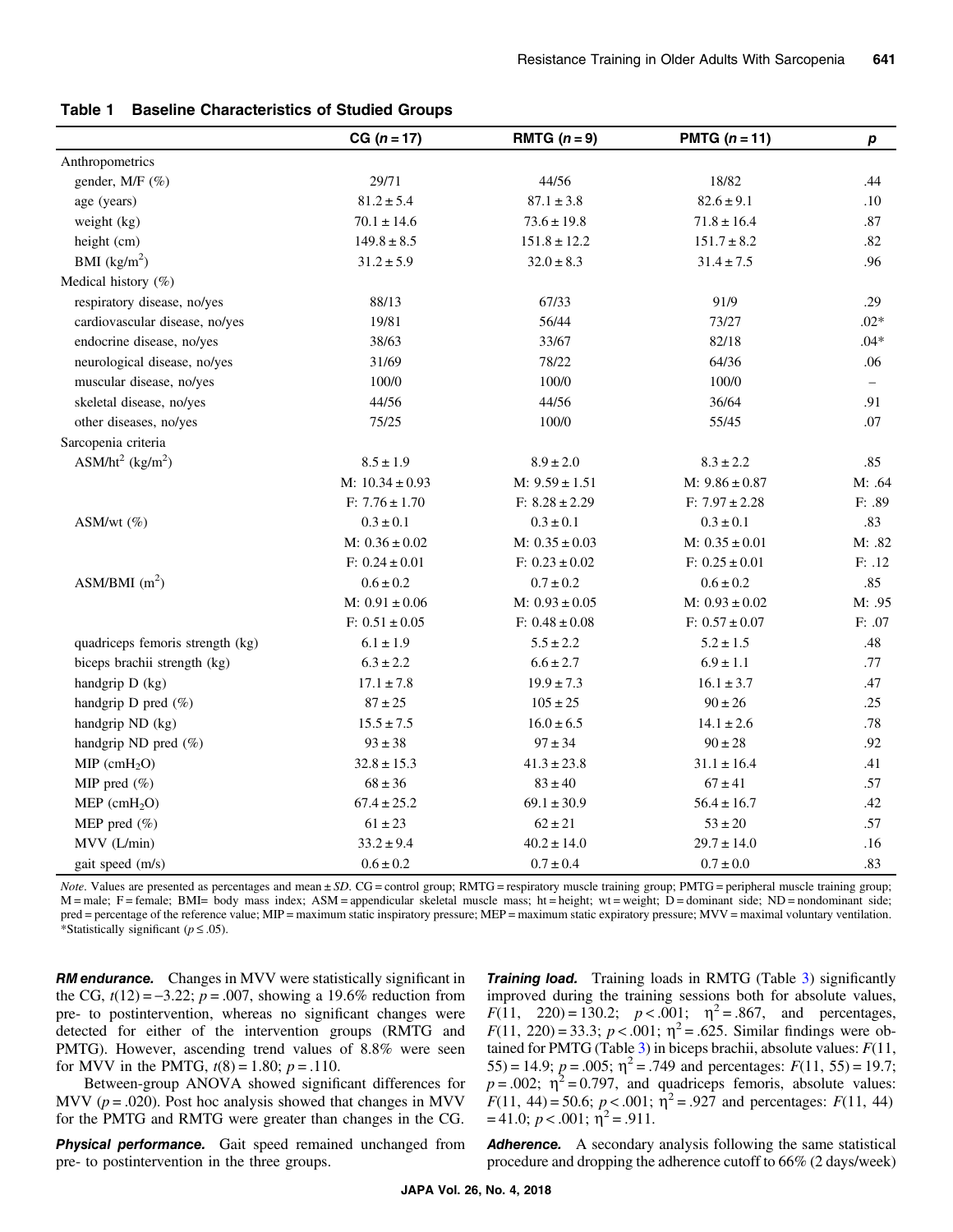<span id="page-5-0"></span>

|                                                                                                                                                                                                                                                                                                                                                                                                                                                                       |                                 | $CG(n = 17)$                     |         | <b>RMT</b>                      | $(n = 9)$                        |         |                                 | $PMTG(n=11)$                    |                  |                                                                                                                                   | Three-way ANOVA             |                 |                             |
|-----------------------------------------------------------------------------------------------------------------------------------------------------------------------------------------------------------------------------------------------------------------------------------------------------------------------------------------------------------------------------------------------------------------------------------------------------------------------|---------------------------------|----------------------------------|---------|---------------------------------|----------------------------------|---------|---------------------------------|---------------------------------|------------------|-----------------------------------------------------------------------------------------------------------------------------------|-----------------------------|-----------------|-----------------------------|
|                                                                                                                                                                                                                                                                                                                                                                                                                                                                       | Pre-I                           | Post-                            | Q       | Pre-I                           | Post-I                           | p       | Pre-I                           | Post-I                          | Q                | Cardiovascular<br>disease effect                                                                                                  | disease effect<br>Endocrine | Group<br>effect | Post hoc<br>analysis        |
| $ASM/ht^2$ (kg/m <sup>2</sup> )                                                                                                                                                                                                                                                                                                                                                                                                                                       | 7.5, 9.5<br>$8.5 \pm 1.9$       | $8.9 \pm 1.5$<br>[8.1, 9.8]      | 755     | [7.3, 10.4]<br>$8.9 \pm 2.0$    | 7.2, 10.5<br>$8.9 \pm 2.1$       | 993     | [6.8, 9.9]<br>$8.3 \pm 2.2$     | [6.9, 9.6]<br>$8.3 \pm 1.9$     | .182             | 219                                                                                                                               | 665                         | 219             |                             |
| ASM/wt (%)                                                                                                                                                                                                                                                                                                                                                                                                                                                            | [0.2, 0.3]<br>$0.3 \pm 0.1$     | [0.2, 0.3]<br>$0.3 \pm 0.1$      | 584     | [0.2, 0.3]<br>$0.3 \pm 0.1$     | $0.3 \pm 0.1$<br>[0.2, 0.3]      | 347     | 0.2, 0.3<br>$0.3 \pm 0.1$       | [0.2, 0.3]<br>$0.3 \pm 0.1$     | 347              | 969                                                                                                                               | 708                         | 396             |                             |
| ASM/BM $(m2)$                                                                                                                                                                                                                                                                                                                                                                                                                                                         | $0.6 \pm 0.2$<br>[0.5, 0.7]     | $0.7 \pm 0.2$<br>[0.5, 0.8]      | 242     | [0.5, 0.9]<br>$0.7 \pm 0.2$     | $0.7 \pm 0.2$<br>[0.5, 0.9]      | 512     | $0.6 \pm 0.2$<br>[0.5, 0.8]     | $0.6 \pm 0.2$<br>[0.5, 0.8]     | 298              | .053                                                                                                                              | 713                         | 328             |                             |
| Quadriceps femoris<br>strength (kg)                                                                                                                                                                                                                                                                                                                                                                                                                                   | [5.1, 7.2]<br>$6.1 \pm 1.9$     | $[4.7, 6.0]$<br>$5.3 \pm 1.1$    | $.040*$ | [3.9, 7.2]<br>$5.5 \pm 2.2$     | $6.0 \pm 2.5$<br>[3.9, 7.2]      | 859     | 4.0, 6.4<br>$5.2 \pm 1.5$       | $7.9 \pm 0.9$<br>[7.1, 8.6]     | $.011*$          | 214                                                                                                                               | 817                         | $009*$          | PMTG><br>g                  |
| Biceps brachii<br>strength (kg)                                                                                                                                                                                                                                                                                                                                                                                                                                       | [5.1, 7.5]<br>$6.3 \pm 2.2$     | [4.1, 5.5]<br>$4.8 \pm 1.1$      | $.016*$ | [4.6, 8.7]<br>$6.6 \pm 2.7$     | $5.5 \pm 2.6$<br>[3.5, 7.5]      | $.048*$ | [6.1, 7.7]<br>$6.9 \pm 1.1$     | [7.1, 9.0]<br>$8.1 \pm 1.2$     | $.048*$          | 296                                                                                                                               | 486                         | $.003*$         | CG, RMTG<br>PMTG>           |
| strength (kg)<br>Handgrip D                                                                                                                                                                                                                                                                                                                                                                                                                                           | [13.1, 21.1]<br>$17.1 \pm 7.8$  | [12.1, 22.7]<br>$17.4 \pm 8.7$   | 662     | [13.8, 26.0]<br>$19.9 \pm 7.3$  | [13.4, 26.8]<br>$20.1 \pm 8.7$   | 424     | [13.6, 18.6]<br>$16.1 \pm 3.7$  | [13.2, 19.6]<br>$16.4 \pm 4.2$  | 359              | 257                                                                                                                               | 179                         | $rac{4}{3}$     |                             |
| strength pred $(%)$<br>Handgrip D                                                                                                                                                                                                                                                                                                                                                                                                                                     | 74.1, 100.0<br>$87.1 \pm 25.2$  | [69.5, 104.9]<br>$87.2 \pm 29.3$ | .665    | $105.1 \pm 25.2$<br>84.1, 126.2 | 85.6, 127.2<br>$106.4 \pm 27.1$  | 622     | 73.0, 107.4<br>$90.2 \pm 25.6$  | 67.4, 108.6<br>$88.0 \pm 26.8$  | 320              | 283                                                                                                                               | 312                         | .668            | $\overline{\phantom{a}}$    |
| $MIP$ (cmH <sub>2</sub> O)                                                                                                                                                                                                                                                                                                                                                                                                                                            | [24.9, 40.7]<br>$32.8 \pm 15.3$ | $30.1 \pm 15.2$<br>[20.9, 39.2]  | $.022*$ | [23.0, 59.6]<br>$41.3 \pm 23.8$ | [27.3, 61.0]<br>$44.1 \pm 21.9$  | 281     | [20.1, 42.1]<br>$31.1 \pm 16.4$ | $35.3 \pm 19.8$<br>[20.1, 50.6] | $\overline{100}$ | .234                                                                                                                              | 159                         | $.007*$         | PMTG><br>RMTG,<br>ပ္ပ       |
| MIP pred $(\%)$                                                                                                                                                                                                                                                                                                                                                                                                                                                       | [48.9, 86.1]<br>$67.5 \pm 36.2$ | $62.6 \pm 38.4$<br>[39.4, 85.8]  | $.022*$ | 52.8, 113.7<br>$83.2 \pm 39.6$  | [62.9, 115.1]<br>$89.0 \pm 34.0$ | 251     | $67.3 \pm 41.4$<br>[39.4, 95.1] | 36.6, 111.1<br>$73.9 \pm 48.5$  | 113              | 428                                                                                                                               | 156                         | $.007*$         | PMTG><br><b>RMTG</b><br>ပ္ပ |
| MEP $(\text{cmH}_2\text{O})$                                                                                                                                                                                                                                                                                                                                                                                                                                          | [54.5, 80.4]<br>$67.4 \pm 25.2$ | [39.6, 74.2]<br>$56.9 \pm 28.7$  | $.039*$ | [45.3, 92.9]<br>$69.1 \pm 30.9$ | [51.0, 93.6]<br>$72.3 \pm 27.7$  | 407     | [45.2, 67.6]<br>$56.4 \pm 16.7$ | $58.6 \pm 16.0$<br>[46.2, 70.9] | 548              | 835                                                                                                                               | 553                         | $.040*$         | PMTG><br>RMTG<br>ပ္ပ        |
| MEP pred $(\%)$                                                                                                                                                                                                                                                                                                                                                                                                                                                       | [49.1, 72.8]<br>$60.9 \pm 23.1$ | $52.7 \pm 31.2$<br>[33.8, 71.5]  | $.037*$ | $61.6 \pm 21.0$<br>[45.4, 77.7] | $65.7 \pm 18.7$<br>[51.3, 80.1]  | 348     | [39.3, 66.3]<br>$52.8 \pm 20.1$ | $52.9 \pm 18.2$<br>[38.9, 66.9] | 587              | $-451$                                                                                                                            | 469                         | *670.           | PMTG<br>RMTG.<br>U          |
| MVV (L/min)                                                                                                                                                                                                                                                                                                                                                                                                                                                           | [28.4, 38.1]<br>$33.2 \pm 9.4$  | [21.6, 31.8]<br>$26.7 \pm 8.5$   | $.007*$ | [29.5, 50.9]<br>$40.2 \pm 14.0$ | $40.4 \pm 13.6$<br>[30.0, 50.9]  | 953     | $29.7 \pm 14.0$<br>[20.2, 39.1] | $32.3 \pm 14.2$<br>[21.4, 43.1] | 110              | 780                                                                                                                               | 254                         | $.020*$         | PMTG><br><b>RMTG</b><br>S   |
| Gait speed (m/s)                                                                                                                                                                                                                                                                                                                                                                                                                                                      | [0.4, 0.8]<br>$0.6 \pm 0.2$     | [0.5, 1.0]<br>$0.7 \pm 0.2$      | 626     | $-2.5, 4.0$<br>$0.7 \pm 0.4$    | $-4.3, 6.0$<br>$0.8 \pm 0.6$     | 656     | $0.7 \pm 0.0$<br>[0.7, 0.7]     | $0.7 \pm 0.0$<br>[0.7, 0.7]     | 1.000            | 222                                                                                                                               | 405                         | 854             |                             |
| preintervention; Post-I: postintervention; ASM = appendicular skeletal muscle mass; ht = height; wt = weight; BMI = body mass index; D = dominant side; pred = percentage of the reference value; MIP = maximum static inspira<br>pressure; MEP = maximum static expiratory pressure; MVV = maximal voluntary ventilation.<br>Note. Values are presented as mean $\pm SD$ and 95% confidence interval. $CG = control$<br>*Statistically significant ( $p \le 0.05$ ). |                                 |                                  |         |                                 |                                  |         |                                 |                                 |                  | group; RMTG = respiratory muscle training group; PMTG = peripheral muscle training group; $ANDVA =$ analysis of variance; Pre-I = |                             |                 |                             |

Table 2 Intervention Effects on Muscle Mass, Strength, and Physical Performance Table 2 Intervention Effects on Muscle Mass, Strength, and Physical Performance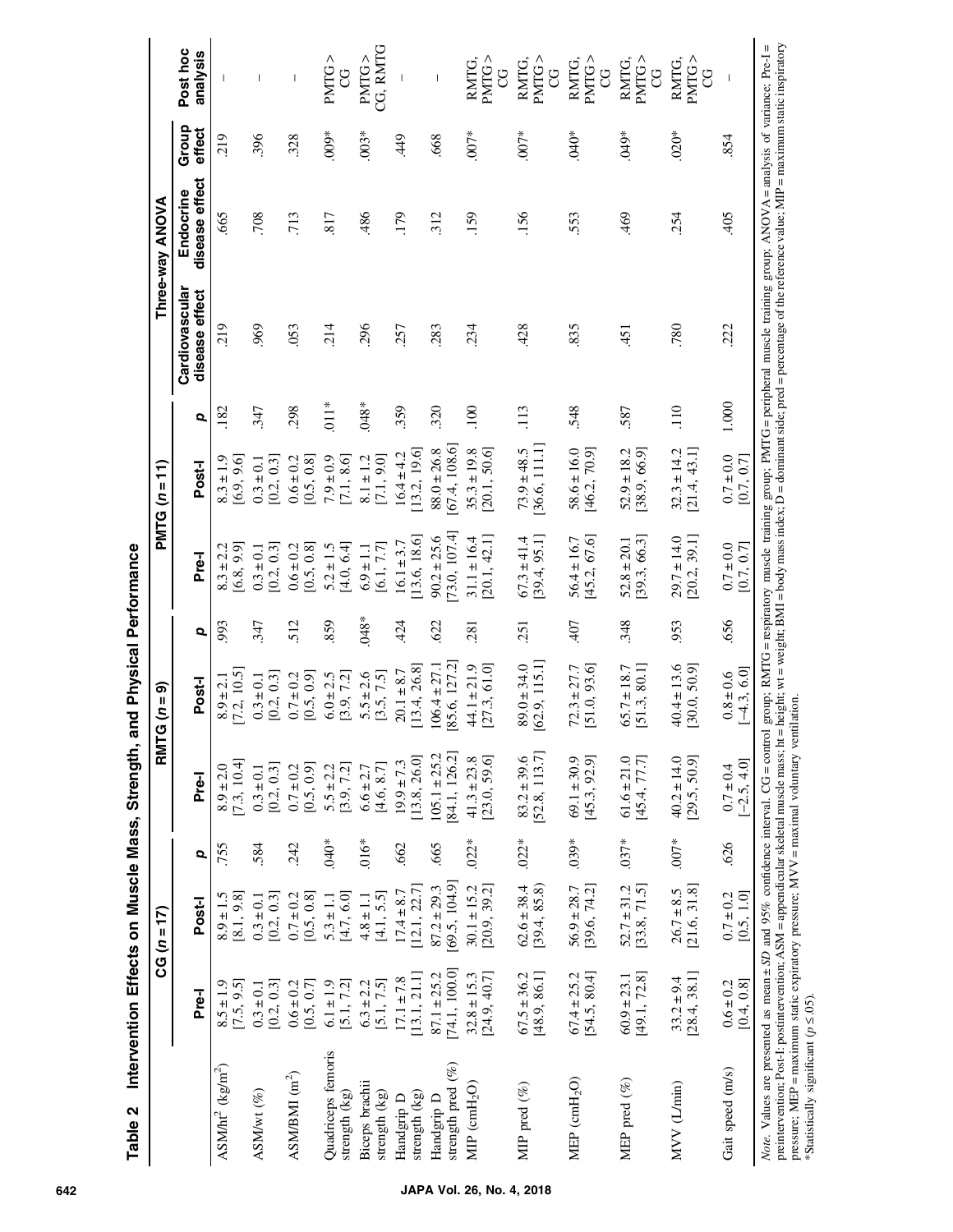|         | <b>RMTG</b>                |              |                       |             | <b>PMTG</b>               |             |
|---------|----------------------------|--------------|-----------------------|-------------|---------------------------|-------------|
|         | <b>Inspiratory muscles</b> |              | <b>Biceps brachii</b> |             | <b>Quadriceps femoris</b> |             |
|         | MIP (cmH <sub>2</sub> O)   | MIP $(%)$    | MIMS (kg)             | MINS (%)    | MIMS (kg)                 | MIMS $(\%)$ |
| Week 1  | $15.7 \pm 2.7$             | $43 \pm 12$  | $1.0 \pm 0.3$         | $20 \pm 2$  | $1.0 \pm 0.0$             | $19 \pm 1$  |
| Week 2  | $18.6 \pm 2.8$             | $51 \pm 25$  | $1.3 \pm 0.5$         | $20 \pm 4$  | $1.5 \pm 0.3$             | $20 \pm 5$  |
| Week 3  | $22.6 \pm 3.8$             | $61 \pm 30$  | $1.7 \pm 0.5$         | $21 \pm 5$  | $1.9 \pm 0.3$             | $23 \pm 6$  |
| Week 4  | $24.9 \pm 5.1$             | $67 \pm 31$  | $2.5 \pm 0.9$         | $31 \pm 10$ | $2.8 \pm 0.7$             | $33 \pm 11$ |
| Week 5  | $28.2 \pm 5.7$             | $76 \pm 41$  | $3.2 \pm 1.1$         | $39 \pm 10$ | $3.6 \pm 0.7$             | $42 \pm 13$ |
| Week 6  | $29.4 \pm 5.8$             | $81 \pm 48$  | $3.7 \pm 1.5$         | $44 \pm 14$ | $4.7 \pm 0.5$             | $55 \pm 12$ |
| Week 7  | $32.4 \pm 5.8$             | $90 \pm 54$  | $3.7 \pm 1.7$         | $44 \pm 18$ | $5.4 \pm 0.7$             | $63 \pm 13$ |
| Week 8  | $34.2 \pm 7.2$             | $96 \pm 62$  | $4.0 \pm 1.7$         | $49 \pm 16$ | $6.4 \pm 1.1$             | $75 \pm 19$ |
| Week 9  | $36.0 \pm 6.1$             | $100 \pm 61$ | $4.5 \pm 1.9$         | $54 \pm 18$ | $7.1 \pm 1.4$             | $82 \pm 20$ |
| Week 10 | $36.6 \pm 6.1$             | $102 \pm 61$ | $5.0 \pm 2.1$         | $60 \pm 20$ | $1.7 \pm 1.5$             | $89 \pm 20$ |
| Week 11 | $37.7 \pm 5.6$             | $105 \pm 62$ | $5.2 \pm 2.3$         | $62 \pm 20$ | $7.5 \pm 1.4$             | $88 \pm 21$ |
| Week 12 | $37.7 \pm 5.5$             | $105 \pm 62$ | $5.4 \pm 2.3$         | $64 \pm 20$ | $7.8 \pm 1.6$             | $91 \pm 25$ |

<span id="page-6-0"></span>Table 3 Training Load for the RMTG and PMTG over the 12 Weeks of Training

Note. Values are presented in mean ± SD. Increases in the training load are expressed both as absolute values and percentages of MIP and MIMS, respectively. RMTG = respiratory muscle training group; PMTG = peripheral muscle training group; MIP = maximum static inspiratory pressure; MIMS = maximal isometric muscle strength.

was performed to check the potential effectiveness of the intervention in this special setting (nursing home) and the characteristics of the exercise program. The new sample added four participants (three women and one man; three from RMTG and one from PMTG). Findings regarding both baseline characteristics and intervention effects on the main outcomes remained similar to previous analyses. Statistical significance was found in the same variables (quadriceps femoris strength, biceps brachii strength, MVV, and MIP and MEP [absolute and predicted values]), although post hoc analysis for quadriceps femoris strength showed greater changes for PMTG than RMTG, and RMTG in turn greater than  $CG$  (PMTG > RMTG > CG).

# **Discussion**

This study revealed that resistance training mainly improved the skeletal muscle strength in institutionalized older people, although there were no significant changes in physical performance and muscle mass for both training groups. Therefore, the most relevant finding of this study remained counteracting the loss of muscle strength in this population. This result suggests that muscle strength was more sensitive to change, which declined significantly in the CG throughout the 3-month intervention. The improvement in muscle strength was more remarkable in the PMs (where there was a significant increase in the specifically trained group) than in the RMs. Moreover, there was no evidence to suggest that one specific muscle mass index (ASM/heigth<sup>2</sup>, ASM/weight, or ASM/ BMI) was more appropriate than any other when assessing the effects of the 3-month resistance training program.

These results, as stated in a recent systematic review about sarcopenia by Cruf-Jentoft et al. [\(2014](#page-8-0)), reinforce the need to perform PM resistance training in older adults. For example, Binder et al. ([2005\)](#page-8-0) obtained an improvement in voluntary knee-extension force through progressive resistance training in frail older adults living in the community. In this study, the PM strength was assessed by maximal isometric quadriceps femoris and biceps brachii strength and also showed an improvement, although there was no significant effect seen in handgrip strength.

In this respect, a recent pilot study implemented in nursing home participants ([Hassan et al., 2016\)](#page-8-0) demonstrated an improvement in muscle strength (dominant handgrip measurement) as a consequence of a longer period of intervention (6 months), including balance training. Tieland, Verdijk, de Groot, and van Loon ([2015\)](#page-9-0) doubted if handgrip was a good measurement to detect changes in muscle strength derived from resistance training in frail older people because measurements could vary depending on age, sex, and nutrition, as also pointed out by Budziareck, Roig, and Barbosa ([2008\)](#page-8-0). In the present study, the improvement in quadriceps femoris and biceps brachii strength was important for two reasons: first, because there was a substantial reversion of the muscle strength loss in CG, and second because there was a significant increase in the PM trained group.

The present study demonstrated nonsignificant improvement in RM functioning in the RMTG. However, when compared with the CG values, there was a significant improvement. This result suggests that RM training has a preventive function, as RM values were maintained in older adults with sarcopenia who are institutionalized. This is relevant, bearing in mind the high prevalence of RM strength decline in this group of the population ([Simões et al.,](#page-9-0) [2009](#page-9-0), [2010](#page-9-0)). According to Bahat et al. ([2014\)](#page-8-0), the decline affects more inspiratory than expiratory muscle strength in older adults with sarcopenia. Another explanation for this nonsignificant improvement in RM functioning in the trained group could be the short program duration or the number of sessions ([Cebrià i](#page-8-0) [Iranzo et al., 2013\)](#page-8-0). Despite following recommendations for an inspiratory muscle training program (intensity, frequency, and duration) for chronic obstructive pulmonary patients proposed by Hill et al. [\(2010](#page-8-0)) and Gosselink et al. ([2011](#page-8-0)), these have been insufficient for the characteristics of the study population. Moreover, current recommendations for resistance training in older adults with sarcopenia [\(Cruz-Jentoft et al., 2014](#page-8-0)) point out that the time of intervention should be at least 3 months.

As has been reported in the Results section, the increase in training load was observed for both inspiratory muscle strength (MIP) and PM strength (maximal isometric muscle strength of biceps brachii and quadriceps femoris). This shows that there was a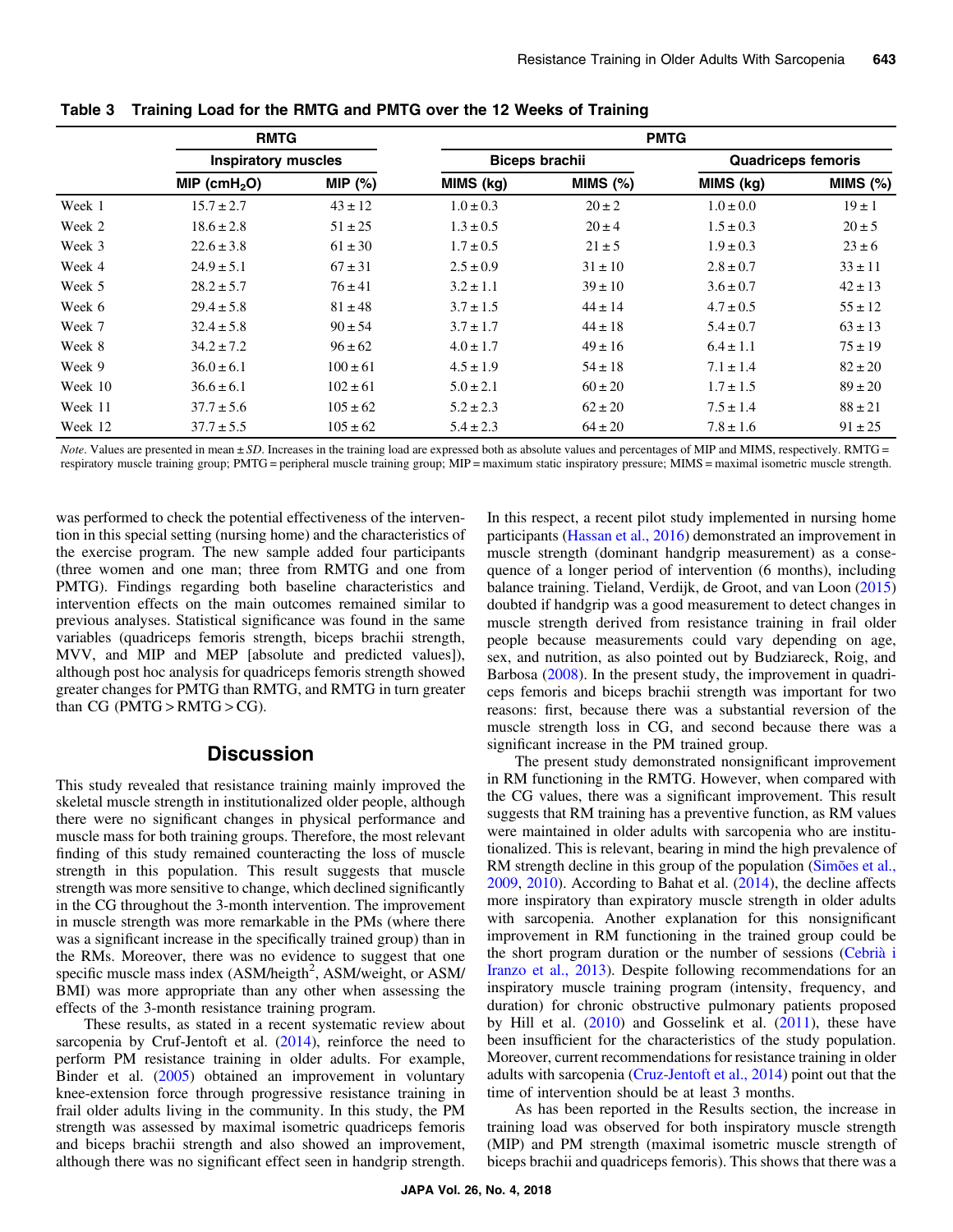gain of workload training during the intervention. Moreover, this increase exceeded the percentage of load that was considered high enough to achieve training adaptations. Although the planning contemplated training at loads between 40% and 60%, the participants trained with the loads they were able to lift.

The current study revealed a maintenance of gait speed after training as was also demonstrated in the study carried out by Hassan et al. ([2016\)](#page-8-0). A possible explanation could be that the training program did not include specific exercises to improve mobility, such as aerobic training and balance reeducation. Hassan et al. combine resistance and balance training without obtaining significant gain in the gait speed. Nevertheless, there was an improvement in standing capacity.

As mentioned above, the evolution of the muscle mass indexes over time (pre- to postintervention) was similar in both the CG and the trained ones. That is, it remained relatively stable for all three groups. In this respect, a pilot study implemented in nursing home participants also obtained similar results ([Hassan et al., 2016](#page-8-0)). Although the result in muscle mass after training was unexpected, the improvement of muscle strength is a positive result because this could help prevent disability in older adults who are institutionalized. Ivey et al. ([2000\)](#page-9-0) and Hassan et al. ([2016\)](#page-8-0) suggest that the resistance training might induce functional (consequence of neural and/or metabolic muscle responses) versus structural (muscle cross-sectional area) adaptations.

Sarcopenia is related to various factors, such as comorbidity, mobility disorders, and malnutrition, thus experts (EWGSOP, IWGSP, and AWGSP y el FNIH) recommend combining exercise and nutrition interventions. Recent literature reviews [\(Denison,](#page-8-0) [Cooper, Sayer, & Robinson, 2015](#page-8-0); [Yu, Khow, Jadczak, &](#page-9-0) [Visvanathan, 2016](#page-9-0)) highlight inconsistent results mainly due to heterogeneity of population (age, sex, anthropometrics, settings, etc.) and intervention characteristics (resistance vs. aerobic, diversity in nutrition supplementation, etc.). The majority of published trial findings were carried out on healthy older adults living in the community [\(Bell et al., 2017\)](#page-8-0) and in older adults with sarcopenia [\(Rondanelli et al., 2016\)](#page-9-0). In settings such as nursing homes or hospitals, there is still a need for studies of these combined interventions ([Bauer, Kaiser, & Sieber, 2008](#page-8-0)), and those studies which combine interventions like Carlsson et al. ([2011\)](#page-8-0) the results are inconsistent.

The EWGSOP [\(Cruz-Jentoft et al., 2010](#page-8-0)) defines sarcopenia as low muscle mass and/or both low muscle strength and low gait. Currently there is an important debate about muscle mass cutoff [\(Moon et al., 2016;](#page-9-0) [Pagotto & Silveira, 2014](#page-9-0); [Studenski et al.,](#page-9-0) [2014](#page-9-0)) and whether it should be considered and adapted to older population characteristics and settings [\(Kim et al., 2016;](#page-9-0) [Meng](#page-9-0) [et al., 2015;](#page-9-0) [Tyrovolas et al., 2015](#page-9-0)), to avoid the no diagnosis of older adults with sarcopenia. For this reason, this study has included different muscle mass parameters (ASM/height<sup>2</sup>, ASM/ weight, and ASM/BMI) as proposed by Tyrovolas et al. [\(2015](#page-9-0)). With regard to the characteristics of the studied population (Spanish, institutionalized, and obese, BMI > 30 kg/m<sup>2</sup>), we considered the appropriate parameters to be those related to weight (ASM/ weight and ASM/BMI) instead of the one usually applied (ASM/ height<sup>2</sup>). We assessed which of these parameters was more sensitive for showing improvement after resistance training in older adults with sarcopenia who are institutionalized, and the findings were unclear because all parameters behaved similarly.

This study has several limitations. The analyzed sample diminishes considerably with respect to the participants' characteristics (Table [1\)](#page-4-0), such as high comorbidity and advanced age

 $(M<sub>age</sub> > 80$  years), functional impairment, and residency in a nursing home. This loss in follow-up is common in other nursing home research studies ([Hassan et al., 2016;](#page-8-0) [Mody et al., 2008\)](#page-9-0). We consider only the sarcopenia status for inclusion criteria and outcomes and not fragility status, which contemplates additional functional parameters. We do not include follow-up of maintenance of resistance training effects. Despite ASM being a variable used infrequently in previous clinical trials, making direct comparison with this trial difficult, we use ASM indexes proposed by Tyrovolas et al. ([2015\)](#page-9-0), which are specific cutoffs for Spanish population. Furthermore, ASM may be more appropriate for detecting possible changes in upper and lower limb muscles. Finally, this trial does not collect physical activity as outcome.

Nonetheless, this study has some distinctive strengths. We compare two resistance-training protocols: one in RMs and one in PMs, both skeletal muscles affected by sarcopenia syndrome. Following the current international debate on reviewing the definition of sarcopenia, we have used the criteria of Tyrovolas et al. [\(2015](#page-9-0)) for muscle mass measurement (ASM/BMI) specifically for older Spanish people. Finally, as a relevant clinical finding, the improvement of muscle strength may be associated with a lower risk of mortality as suggested by Newman et al. [\(2006](#page-9-0)). Along these lines, the improvement of PM strength, as well as the absence of loss of PM strength in the respiratory musculature, may lead to a lower risk of mortality.

Mainly this clinical trial shows an improvement in skeletal muscle strength in older adults with sarcopenia who are institutionalized. This benefit can be extended to the older population with sarcopenia in both the community and nursing homes. To achieve this, health professionals' collaboration may be necessary to inform, encourage, and supervise the training programs (health promotion programs in primary care and the improvement of rehabilitation programs in nursing homes).

# **Conclusions**

This resistance training has demonstrated an improvement in skeletal muscle strength (respiratory muscle and peripheral muscle) in older adults with sarcopenia who are institutionalized, indicating its preventive character and the potential benefit in carrying out this training in older adults with presarcopenia who are institutionalized. However, there was no significant improvement in muscle mass, in spite of measuring it with different parameters to avoid sarcopenia infradiagnosis and detect the training effects appropriately. Consequently, there are two fundamental considerations rising from this study: first, the need to adapt the physical exercise program by taking into account the specificity of the population and the desired functional outcome (improvement in muscle strength, walking speed, transfers, etc.) and, second, the need to combine physical exercise intervention with nutritional supplementation.

Finally, regarding the debate about cutoffs, this study does not clarify which muscle mass parameter is the most appropriate for detecting changes after physical interventions. As a result, the discussion continues on how to propose interventions and how to measure their effects on sarcopenia in the institutionalized older adult population.

#### Acknowledgments

This study was supported by Universitat de València (UV-INV-AE14- 269704) and has no conflict of interest to declare. The authors thank the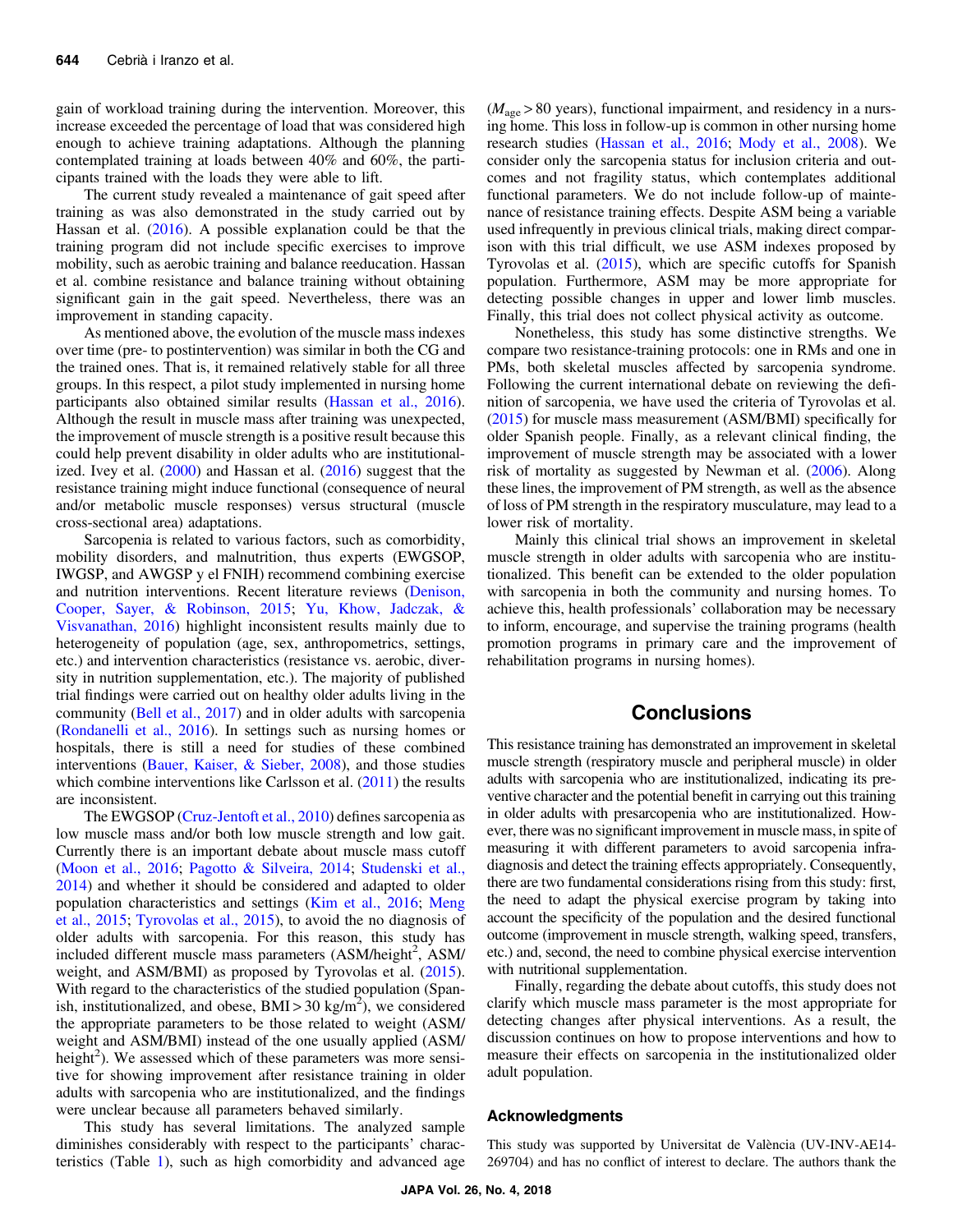<span id="page-8-0"></span>participation of residents and staff, and especially Mary Martínez Martínez, the Technical Manager of La Saleta nursing homes. In addition, we would like to thank  $M^a$  José Ponce Darós for her research support in the data collection.

#### References

- American Thoracic Society/European Respiratory Society. (2002). ATS/ ERS Statement on respiratory muscle testing. American Journal of Respiratory and Critical Care Medicine, 166, 518–624. doi[:10.1164/](https://doi.org/10.1164/rccm.166.4.518) [rccm.166.4.518](https://doi.org/10.1164/rccm.166.4.518)
- Bahat, G., Tufan, A., Ozkaya, H., Tufan, F., Akpinar, T.S., Akin, S., & Karan, M.A. (2014). Relation between hand grip strength, respiratory muscle strength and spirometric measures in male nursing home participants. The Aging Male, 17, 136–140. PubMed ID: [24993454](http://www.ncbi.nlm.nih.gov/pubmed/24993454?dopt=Abstract) doi:[10.3109/13685538.2014.936001](https://doi.org/10.3109/13685538.2014.936001)
- Bauer, J.M., Kaiser, M.J., & Sieber, C.C. (2008). Sarcopenia in nursing home participants. Journal of American Medical Directors Association, 9, 545–551. doi[:10.1016/j.jamda.2008.04.010](https://doi.org/10.1016/j.jamda.2008.04.010)
- Bean, J.F., Kiely, D.K., Herman, S., Leveille, S.G., Mizer, K., Frontera, W.R., & Fielding, R.A. (2002). The relationship between leg power and physical performance in mobility-limited older people. Journal of American Geriatric Society, 50, 461–467. doi:[10.1046/j.1532-5415.](https://doi.org/10.1046/j.1532-5415.2002.50111.x) [2002.50111.x](https://doi.org/10.1046/j.1532-5415.2002.50111.x)
- Beaudart, C., Zaaria, M., Pasleau, F., Reginster, J.Y., & Bruyère, O. (2017). Health outcomes of sarcopenia: A systematic review and meta-analysis. PLoS ONE, 12, e0169548. PubMed ID: [28095426](http://www.ncbi.nlm.nih.gov/pubmed/28095426?dopt=Abstract) doi:[10.1371/journal.pone.0169548](https://doi.org/10.1371/journal.pone.0169548)
- Bell, K.E., Snijders, T., Zulyniak, M., Kumbhare, D., Parise, G., Chabowski, A., & Phillips, S.M. (2017). A whey protein-based multiingredient nutritional supplement stimulates gains in lean body mass and strength in healthy older men: A randomized controlled trial. PLoS ONE, 12, e0181387. PubMed ID: [28719669](http://www.ncbi.nlm.nih.gov/pubmed/28719669?dopt=Abstract) doi[:10.1371/](https://doi.org/10.1371/journal.pone.0181387) [journal.pone.0181387](https://doi.org/10.1371/journal.pone.0181387)
- Binder, E.F., Yarasheski, K.E., Steger-May, K., Sinacore, D.R., Brown, M., Schechtman, K.B., & Holloszy, J.O. (2005). Effects of progressive resistance training on body composition in frail older adults: Results of a randomized, controlled trial. The Journals of Gerontology, Series A: Biological Sciences & Medicine Sciences, 60, 1425– 1431. doi[:10.1093/gerona/60.11.1425](https://doi.org/10.1093/gerona/60.11.1425)
- Black, L.F., & Hyatt, R.E. (1969). Maximal respiratory pressures: Normal values and relationship to age and sex. The American Review of Respiratory Disease, 99, 696–702. PubMed ID: [5772056](http://www.ncbi.nlm.nih.gov/pubmed/5772056?dopt=Abstract)
- Borg, G. (2004). The Borg CR10 Scale folder. A method for measuring intensity of experience. Hasselby, Sweden: Borg Perception.
- Budziareck, M.B., Roig, R., & Barbosa, P. (2008). Reference values and determinants for handgrip strength in healthy subjects. Clinical Nutrition, 27, 357–362. PubMed ID: [18455840](http://www.ncbi.nlm.nih.gov/pubmed/18455840?dopt=Abstract) doi[:10.1016/j.clnu.](https://doi.org/10.1016/j.clnu.2008.03.008) [2008.03.008](https://doi.org/10.1016/j.clnu.2008.03.008)
- Carlsson, M., Littbrand, H., Gustafson, Y., Lundin-Olsson, L., Lindelöf, N., Rosendahl, E., & Håglin, L. (2011). Effects of high-intensity exercise and protein supplement on muscle mass in ADL dependent older people with and without malnutrition: A randomized controlled trial. Journal of Nutrition and Health Aging, 15, 554-560. doi:[10.](https://doi.org/10.1007/s12603-011-0017-5) [1007/s12603-011-0017-5](https://doi.org/10.1007/s12603-011-0017-5)
- Cebrià i Iranzo, M.A., Arnall, D.A., Igual Camacho, C., Tomás, J.M., & Meléndez, J.C. (2013). Physiotherapy intervention for preventing the respiratory muscle deterioration in institutionalized older women with functional impairment. Archivos de Bronconeumología, 49, 1–9. PubMed ID: [29622961](http://www.ncbi.nlm.nih.gov/pubmed/29622961?dopt=Abstract)
- Chen, K.K., Liu, L.K., Woo, J., Assantachai, P., Auyeung, T.W., Bahyah, K.S., & Suzuki, T. (2014). Sarcopenia in Asia: Consensus report of the Asian Working Group for Sarcopenia. Journal of the American Medical Directors Association, 15, 95–101. PubMed ID: [24461239](http://www.ncbi.nlm.nih.gov/pubmed/24461239?dopt=Abstract) doi:[10.1016/j.jamda.2013.11.025](https://doi.org/10.1016/j.jamda.2013.11.025)
- Cruz-Jentoft, A.J., Baeyens, J.P., Bauer, J.M., Boirie, Y., Cederholm, T., Landi, F., ... European Working Group on Sarcopenia in Older People. (2010). Sarcopenia: European consensus on definition and diagnosis: Report of the European Working Group on Sarcopenia in Older People. Age and Ageing, 39, 412–423. PubMed ID: [20392703](http://www.ncbi.nlm.nih.gov/pubmed/20392703?dopt=Abstract) doi:[10.1093/ageing/afq034](https://doi.org/10.1093/ageing/afq034)
- Cruz-Jentoft, A.J., Landi, F., Schneider, S.M., Zúñiga, C., Arai, H., Boirie, Y., & Cederholm, T. (2014). Prevalence of and interventions for Sarcopenia in ageing adults: A systematic review. Report of the International Sarcopenia Initiative (EWGSOP and IWGS). Age and Ageing, 43, 748–759. PubMed ID: [25241753](http://www.ncbi.nlm.nih.gov/pubmed/25241753?dopt=Abstract) doi[:10.1093/ageing/](https://doi.org/10.1093/ageing/afu115) [afu115](https://doi.org/10.1093/ageing/afu115)
- Cruz-Jentoft, A.J., Triana, F.C., Gómez-Cabrera, M.C., López-Soto, A., Masanés, F., Martín, P.M., & Formiga, F. (2011). The emergent role of sarcopenia: Preliminary report of the Observatory of Sarcopenia of the Spanish Society of Geriatrics and Gerontology. Revista Española de Geriatría y Gerontología, 46, 100–110. PubMed ID: [21216498](http://www.ncbi.nlm.nih.gov/pubmed/21216498?dopt=Abstract) doi:[10.1016/j.regg.2010.11.004](https://doi.org/10.1016/j.regg.2010.11.004)
- Denison, H.J., Cooper, C., Sayer, A.A., & Robinson, S.M. (2015). Prevention and optimal management of Sarcopenia: A review of combined exercise and nutrition interventions to improve muscle outcomes in older people. Clinical Interventions in Aging, 10, 859– 869. PubMed ID: [25999704](http://www.ncbi.nlm.nih.gov/pubmed/25999704?dopt=Abstract)
- Enright, P.L., Kronmal, R.A., Manolio, T.A., Schenker, M.B., & Hyatt, R.E. (1994). Respiratory Muscle strength in the older adult. Correlates and references values. Cardiovascular Health Study Research Group. American Journal of Respiratory Critical Care Medicine, 149, 430–438. PubMed ID: [8306041](http://www.ncbi.nlm.nih.gov/pubmed/8306041?dopt=Abstract) doi:[10.1164/ajrccm.149.2.](https://doi.org/10.1164/ajrccm.149.2.8306041) [8306041](https://doi.org/10.1164/ajrccm.149.2.8306041)
- Ethgen, O., Beaudart, C., Buekinx, F., Bruyere, O., & Reginster, J.Y. (2016). The future prevalence of Sarcopenia in Europe: A claim for public health action. California Tissue International, 100, 229–234. doi:[10.1007/s00223-016-0220-9](https://doi.org/10.1007/s00223-016-0220-9)
- Faul, F., Erdfelder, E., Lang, A.G., & Buchner, A. (2007). G\*Power 3: A flexible statistical power analysis program for the social, behavioral, and biomedical sciences. Behavior Research Methods, 39, 175–191. PubMed ID: [17695343](http://www.ncbi.nlm.nih.gov/pubmed/17695343?dopt=Abstract) doi:[10.3758/BF03193146](https://doi.org/10.3758/BF03193146)
- Gosselink, R., De Vos, J., van den Heuvel, S.P., Segers, J., Decramer, M., & Kwakkel, G. (2011). Impact of inspiratory muscle training in patients with COPD: What is the evidence? European Respiratory Journal, 37, 416–425. PubMed ID: [21282809](http://www.ncbi.nlm.nih.gov/pubmed/21282809?dopt=Abstract) doi[:10.1183/](https://doi.org/10.1183/09031936.00031810) [09031936.00031810](https://doi.org/10.1183/09031936.00031810)
- Hassan, B.H., Hewitt, J., Keogh, J.W., Bermeo, S., Duque, G., & Henwood, T.R. (2016). Impact of resistance training on Sarcopenia in nursing care facilities. A pilot study. Geriatric Nursing, 37, 116– 121. PubMed ID: [26694694](http://www.ncbi.nlm.nih.gov/pubmed/26694694?dopt=Abstract) doi:[10.1016/j.gerinurse.2015.11.001](https://doi.org/10.1016/j.gerinurse.2015.11.001)
- Henwood, T.R., Keogh, J.W., Reid, N., Jordan, W., & Senior, H.E. (2014). Assessing sarcopenic prevalence and risk factors in residential aged care: Methodology and feasibility. Journal of Cachexia, Sarcopenia and Muscle, 5, 229–236. PubMed ID: [24737112](http://www.ncbi.nlm.nih.gov/pubmed/24737112?dopt=Abstract) doi[:10.1007/](https://doi.org/10.1007/s13539-014-0144-z) [s13539-014-0144-z](https://doi.org/10.1007/s13539-014-0144-z)
- Hill, K., Cecins, N.M., Eastwood, P.R., & Jenkins, S.C. (2010). Inspiratory muscle training for patients with chronic obstructive pulmonary disease: A practical guide for clinicians. Archives of Physical Medicine and Rehabilitation, 91, 1466–1470. PubMed ID: [20801269](http://www.ncbi.nlm.nih.gov/pubmed/20801269?dopt=Abstract) doi:[10.1016/j.apmr.2010.06.010](https://doi.org/10.1016/j.apmr.2010.06.010)